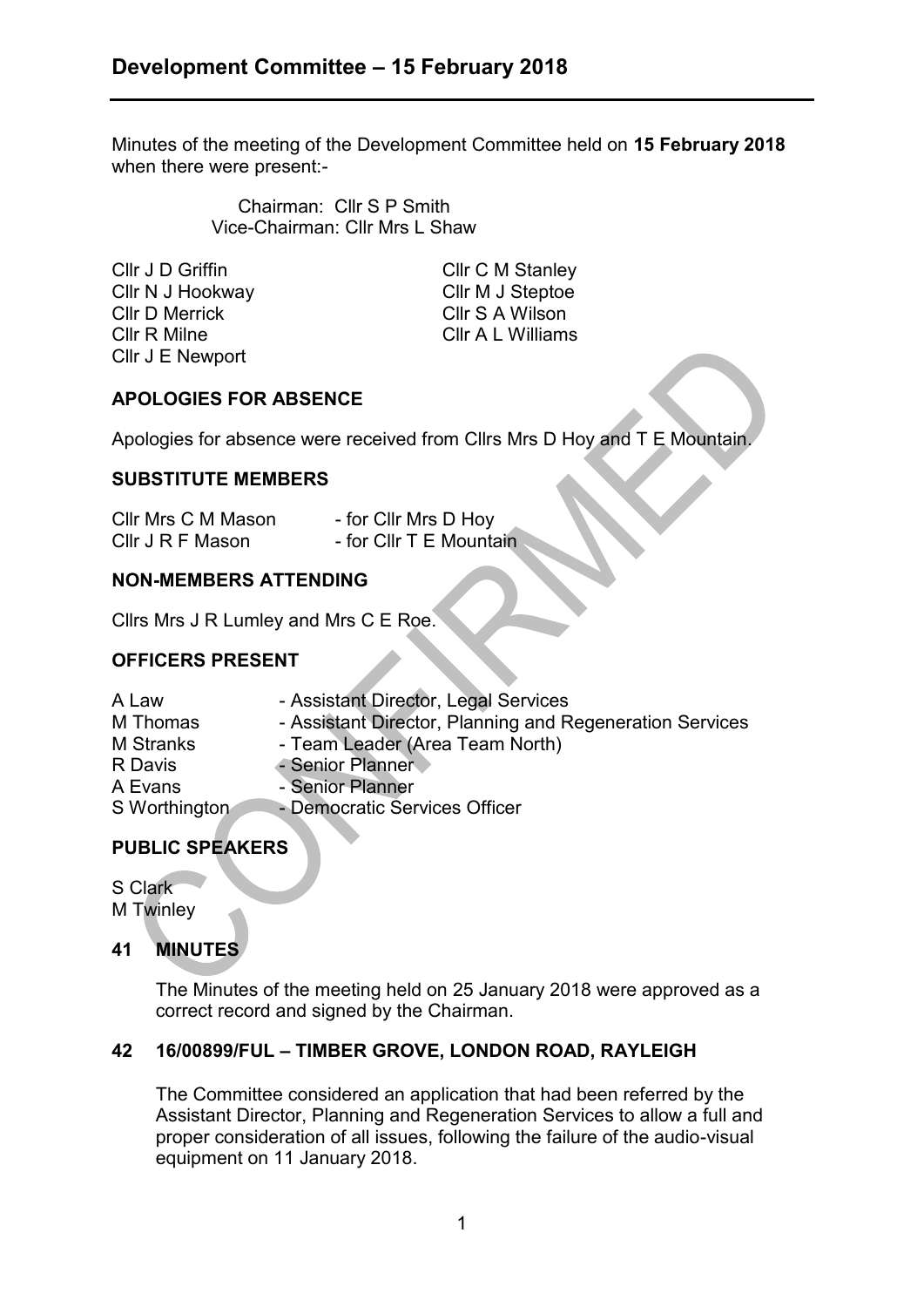### **Resolved**

That the application be approved, subject to clarity on and the acceptance of the surface water drainage strategy and mitigation and impact of the revised particulars on group protected trees, subject to the applicant entering into a Section 106 Agreement in respect of the following heads of terms:-

- (A) The delivery of a 35% affordable housing contribution.
- (B) Developer contributions towards secondary school provision where it is estimated that there will be a deficit of 334 places by 2020-2026. Developer contributions of £209.739 are therefore stated to be required index linked to April 2016.
- (C) Developer contributions towards education for 3-4 year olds. Developer contributions of £70.834 index linked to April 2016 is sought to mitigate the impact on local EY&C provision.
- (D) A developer contribution of £32,798 to the CCG to mitigate the impacts of this proposal upon local NHS provision. Payment should be made before the development commences.
- (E) Provision of play equipment on the site.
- (F) The delivery of car parking provision for the Rayleigh Sports and Social Club.

And subject to the following conditions:-

- (1) The development hereby permitted shall be begun before the expiration of three years from the date of this permission.
- (2) The development shall be undertaken in strict accordance with the Revised Plans received November 2017, • 263/17/PL10.00 Plots 1-2, 5-6 and 28-31 Plans and Elevations • 263/17/PL20.00 Plots 3-4, 8-11, 17-18 and 25-26 Plans and Elevations • 263/17/PL30.00 Plots 7 and 12-13 Plans and Elevations • 263/17/PL30.01 Plot 19 Plans and Elevations • 263/17/PL40.00 Plots 14-16 Plans and Elevations • 263/17/PL50.00 Plots 21 and 21-42 Plans and Elevations • 263/17/PL60.00 Plots 22 and 52-54 Plans and Elevations • 263/17/PL60.01 Plot 20 Plans and Elevations • 263/17/PL70.00 Plots 23-24 and 39-40 Plans and Elevations • 263/17/PL80.00 Plots Plans and Elevations • 263/17/PL90.00 Plots 32-37 Plans and Elevations • 263/17/PL90.01 Plots 32-37 Roof Plan • 263/17/PL90.02 Plots 32-37 Elevations • 263/17/PL100.00 Plots 38 Plans and Elevations • 263/17/PL110.00 Plots 44-45 Plans • 263/17/PL110.01 Plots 44-45 Elevations • 263/17/PL120.00 Plots 46-47 Plans and Elevations • 263/17/PL130.00 Plots 48-49 Plans and Elevations • 263/17/PL140.00 Plots 50-51 and 55 Plans and Elevations • 263/17/PL150.00 Plots 56-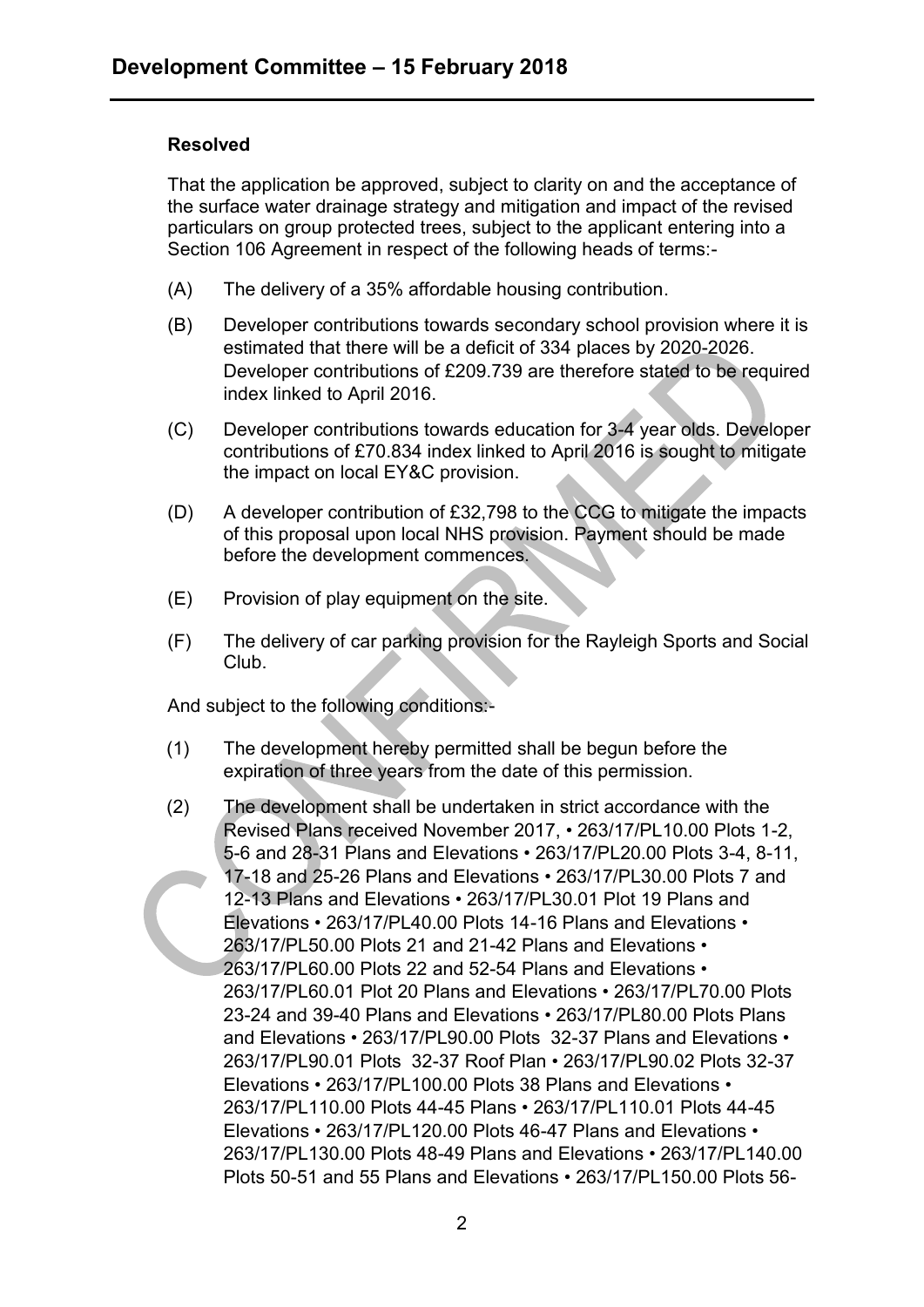63 Plans • 263/17/PL150.03 Plots 56-63 and 71-79 Elevations • 263/17/PL150.04 Plots 64-71 and 80-85 Elevations • • 263/16/PL1001 Location Plan  $\cdot$  and additional plans received 15<sup>th</sup> December 2017, Drawing Numbers, 263/17/PL1000, Site Analysis Plan, Parking, Housing and Amenity), 263/17/Pl1002 Site Plan, 263/16/PL150.04 Proposed Plots 64-71 and 80-86 Elevations), 263/16/PL150.02 Proposed Plots 80-86 Plans, 263/16/PL150.01 Proposed Plots 64-71 and72-79 Plans).

- (3) No development shall commence before a detailed specification of all external materials to be used within the development as detailed for all house types (including windows and doors, roofing materials, guttering /rain water goods) have been submitted to and approved in writing by the Local Planning Authority.
- (4) The development shall be undertaken in strict accordance with the agreed details subject of condition 3.
- (5) No development shall commence until a Construction and Environmental Management Plan (CEMP) has been submitted to and agreed in writing by the Local Planning Authority. This Plan shall include details of all ecological avoidance, mitigation and enhancement measures to be undertaken prior to commencement of the development and during the progress of development and ecological enhancements to be achieved as part of the development. This plan shall include details as such relate to safeguarding the badger set identified, and how works potentially affecting bat species, mammals, amphibians and reptiles will be assessed within the intervening period between the grant of planning permission and commencement of development. The details shall also include details of any necessary mitigation.
- (6) The development shall be undertaken in strict accordance with the details of condition 5.
- (7) No development shall commence until details of a lighting scheme has been submitted to and approved in writing by the Local Planning Authority.
- (8) The development shall be undertaken in strict accordance with the details of the agreed lighting scheme. Any variation shall be first agreed in writing by the Local Planning Authority prior to implementation.
- (9) Prior to the demolition of the existing care home or the removal of mature trees a repeat daytime inspection shall be undertaken of the care home and all mature trees on site by a licensed bat worker. Any mitigation shall be carried out in accordance with the advice provided.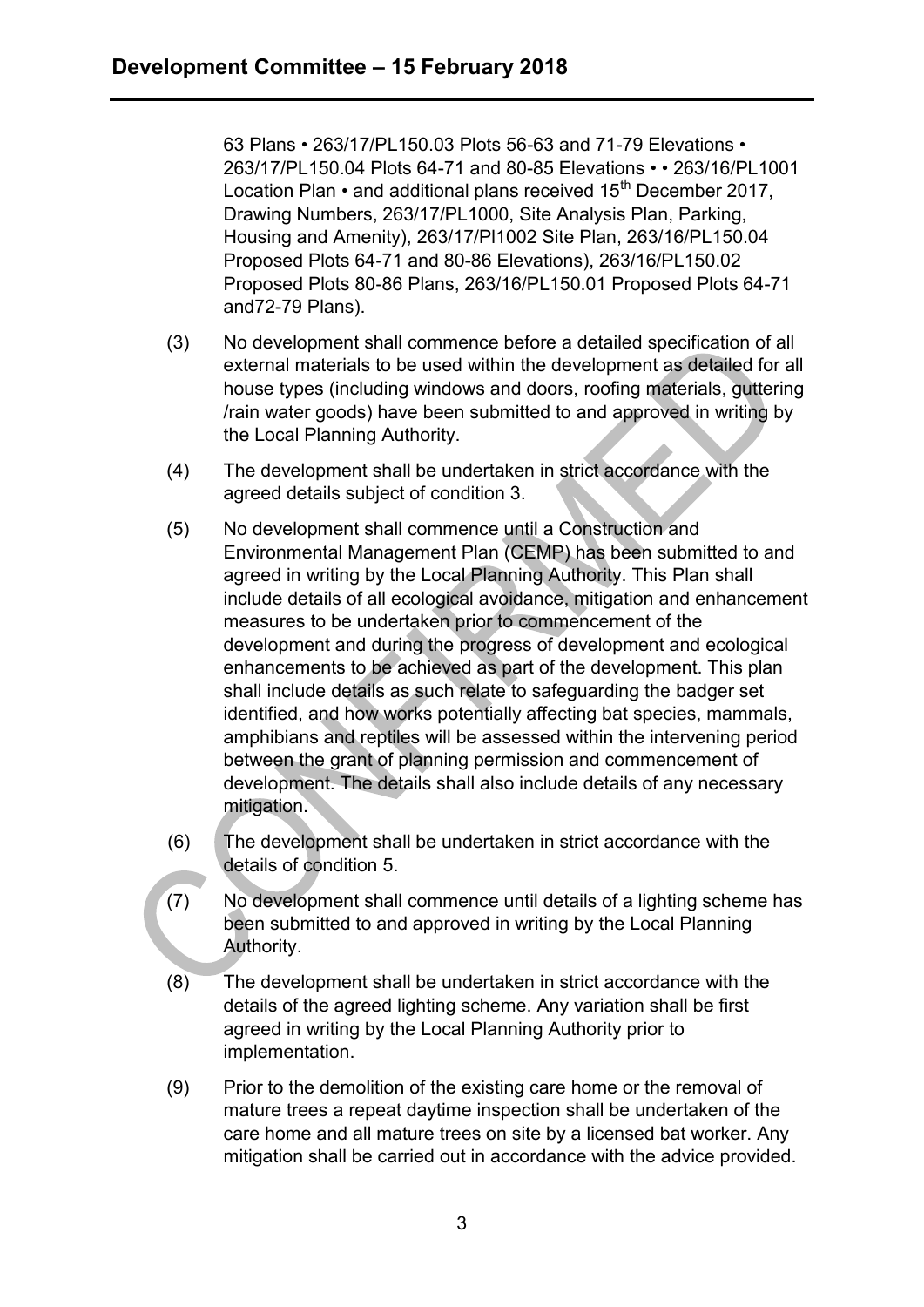This inspection shall not be undertaken no more than 6 months in advance of demolition or removal of trees.

- (10) Notwithstanding the submitted plans details of the hard landscaping materials to be incorporated into the development including all public realm hard surfaces, fences and / or walls shall be submitted to and approved in writing by the Local Planning Authority.
- (11) The Development shall be undertaken in accordance with the approved details and shall be fully complete prior to the occupation of any residential unit that hard surface serves including vehicular accesses and pedestrian footways.
- (12) No development shall commence until details of all soft landscaping works associated with the development in the form of a detailed planting specification has been submitted to and approved in writing by the Local Planning Authority. These details shall indicate details of species type including their height at the time of plating together with details of treatment or replacement of any trees, shrubs or plants which become diseased or die within the first 3 years of planting. These details shall also include details of ongoing management over a time period of 10 years from the date of completion of the development.
- (13) The scheme in its entirety shall be undertaken with the agreed details subject of condition 12.
- (14) All planting works as agreed in writing by the Local Planning Authority shall be undertaken within the first planting season following the occupation of the respective units approved.
- (15) Prior to the first use of the access in connection with the residential use the alternative access point shall be stopped up so as to be incapable of being used by motor vehicles.
- (16) Prior to first occupation of the proposed dwellings the Developer shall be responsible for the provision and implementation of a Residential Travel Information Pack for sustainable transport, approved by Essex County Council, to include six one day travel vouchers for use with the relevant local public transport operator. One pack per dwelling.
- (17) No surface water drainage from the site at any time during the construction phase or at any time thereafter on completion of the development shall be allowed to discharge onto the county highway.
- (18) Prior to commencement of development hereby permitted, details of the proposed surface material for the driveways to each property shall be submitted and agreed in writing by the Local Planning Authority. The details shall be for a porous or permeable surface material unless it is demonstrated that this would not be appropriate at the site in which case means of preventing surface water flow onto the highway from the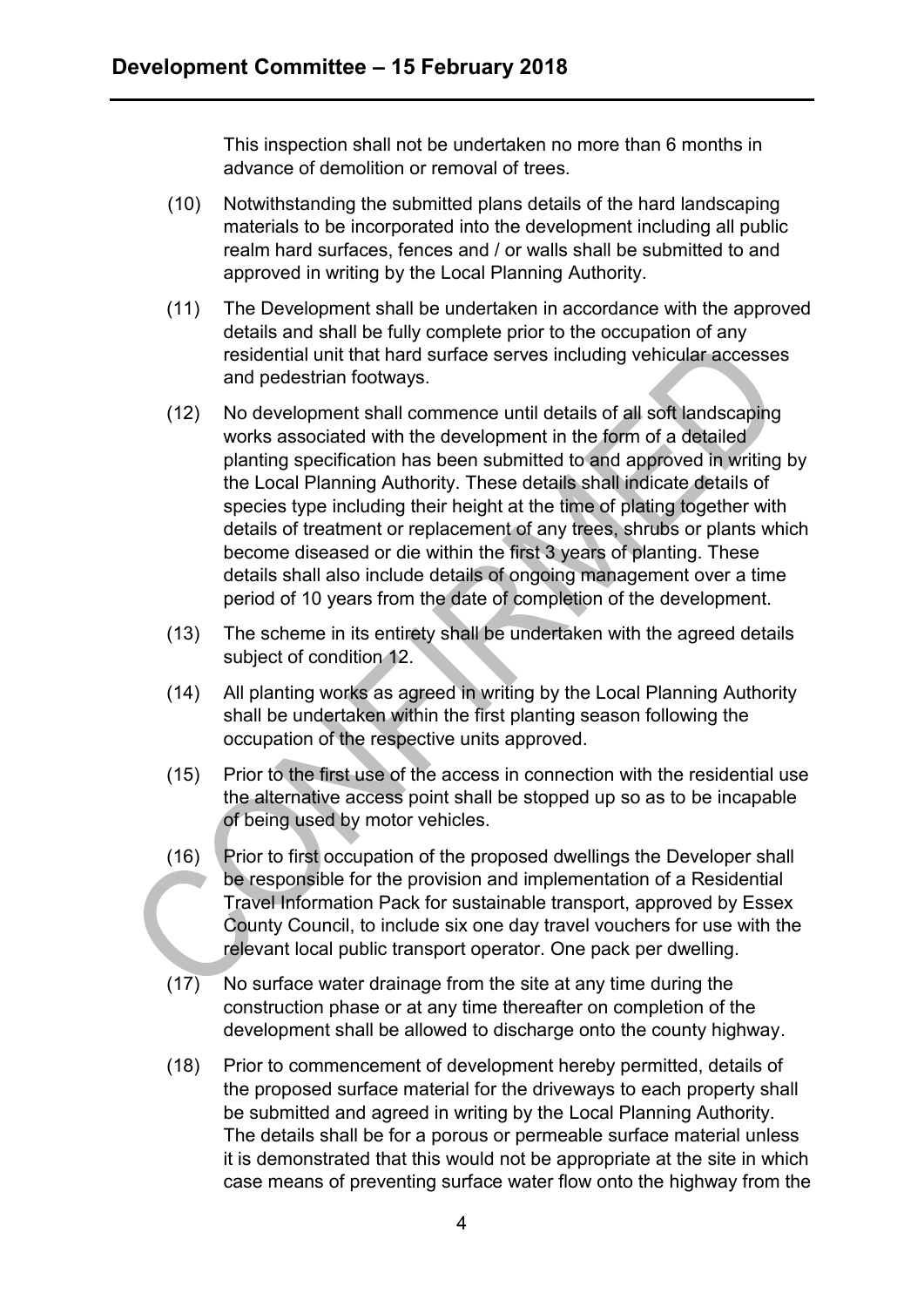driveway shall be proposed. Once agreed, the driveways shall be constructed in accordance with the agreed details.

- (19) No works to hedges or trees on site required in connection with the development hereby approved shall take place within the bird nesting season (February - August inclusive) to guard against harm to any nesting birds, unless otherwise agreed in writing by the Local Planning Authority.
- (20) Prior to commencement of development hereby approved, details to demonstrate compliance of the dwellings against the Lifetime Homes and Code for Sustainable Homes Level 4 standards shall be submitted to and agreed in writing by the Local Planning Authority. The dwellings shall then be built in accordance with the details as agreed.
- (21) The development in its entirety shall be undertaken in accordance with the details and safeguards highlighted in the revised Arboricultural Impact Assessment (AIA) received 14 December 2017.
- (22) No works or development shall take place until a full Arboricultural survey and report in accordance with BS5837:2012 has been submitted to and approved in writing by the Local Planning Authority. The report shall include the following:

A - details and positions of the underground service runs in accordance with sections 4.2 and 7.7 of BS5837:2012.

B - details of any changes in levels or the position of any proposed excavations, including those on neighbouring or nearby ground in accordance with paragraph. 5.4.2 of BS5837:2012.

C - details of any special engineering required to accommodate the protection of retained trees [e.g. in connection with foundations, bridging, water features, surfacing] in accordance with section 7.5 of BS5837:2012.

D - details of the methodology to be employed with the demolition of buildings, structures and surfacing within or adjacent to the root protection areas of retained trees.

E - details of the methodology to be employed for the installation of drives and paths within the RPAs of retained trees in accordance with the principles of "No-Dig" construction.

F - details of the methodology to be employed for the access and use of heavy, large, difficult to manoeuvre plant [including cranes and their loads, dredging machinery, concrete pumps, piling rigs, etc.] on site.

G - details of the methodology to be employed for site logistics and storage, including an allowance for slopes, water courses and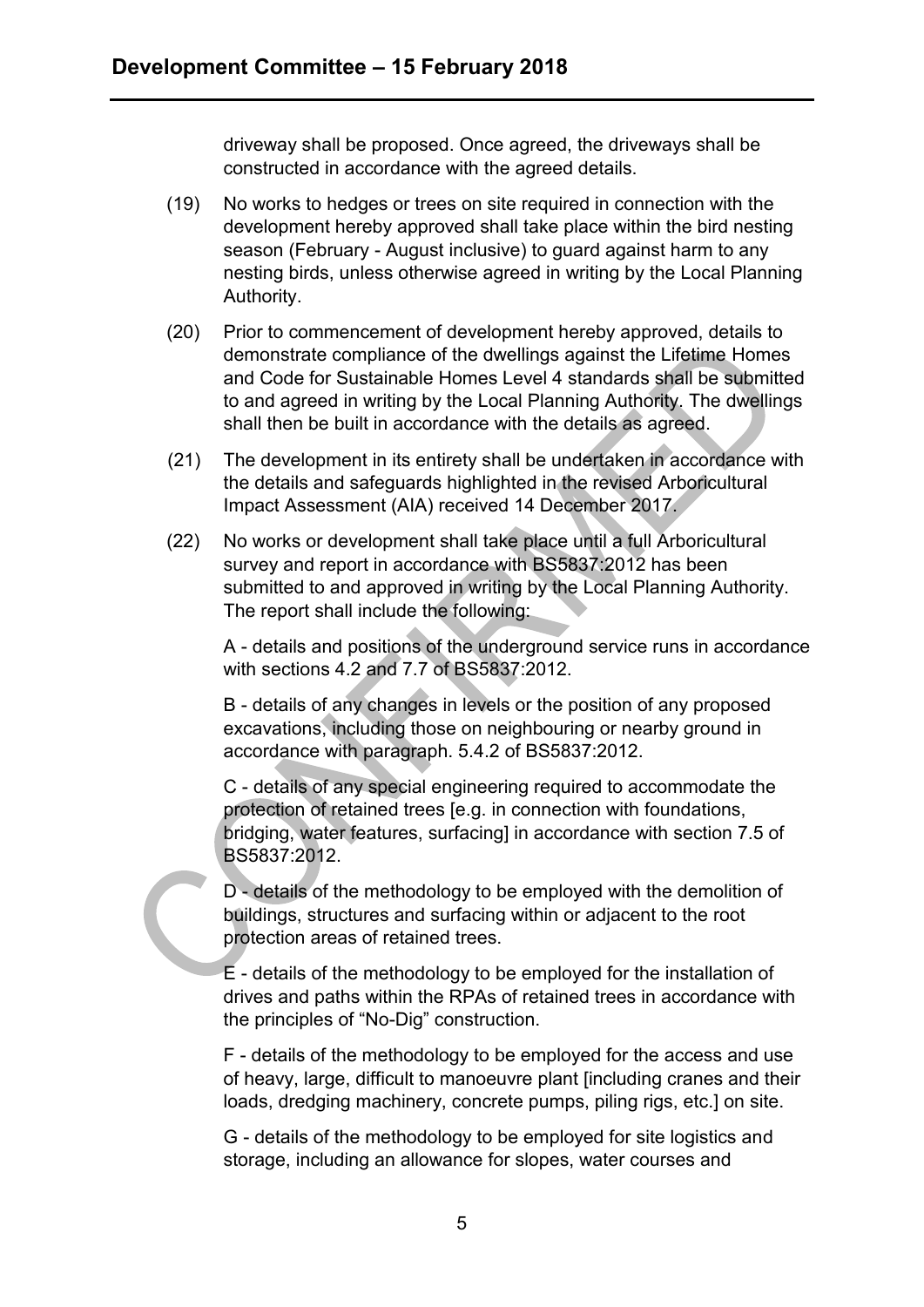enclosures, with particular regard to ground compaction and phototoxicity

H - details of the method to be employed for the stationing, use and removal of site cabins within any root protection areas in accordance with section 6.2 of BS5837:2012.

J - details of tree protection measures for the hard landscaping phase in accordance with section 5.6 of BS5837:2012.

K - the timing of the various phases of the works or development in the context of the tree protection measures.

- (23) Unless otherwise approved in writing by the Local Planning Authority, no retained tree shall be cut down, uprooted or destroyed, nor shall any retained tree's branches, stems or roots be pruned.
- (24) No works or development shall take place until a scheme of supervision for the arboricultural protection measures has been submitted to and approved in writing by the Local Planning Authority. The scheme shall be appropriate to the scale and duration of the development hereby permitted and shall include details of:

A - an induction and personnel awareness of arboricultural matters;

B - identification of individual responsibilities and key personnel;

C - a statement of delegated powers;

D - timing and methods of site visiting and record keeping, including updates;

E - procedures for dealing with variations and incidents.

The development shall be implemented in accordance with the approved scheme.

(25) No development or any preliminary ground works shall take place until:

A - All trees to be retained during the construction works have been protected by fencing of the 'HERAS' type or similar. The fencing shall be erected around the trees and positioned in accordance with British Standard 5837:2012 and with the supplied details as provided in the above conditions and within the supplied arboricultural report; And

B - All weather notices prohibiting accesses have been erected on the fencing demarcating a construction exclusion zone as detailed in BS5837:2012 section 6

(26) 'No development or preliminary ground works of any kind shall take place until the applicant has secured the implementation of a programme of archaeological work in accordance with a written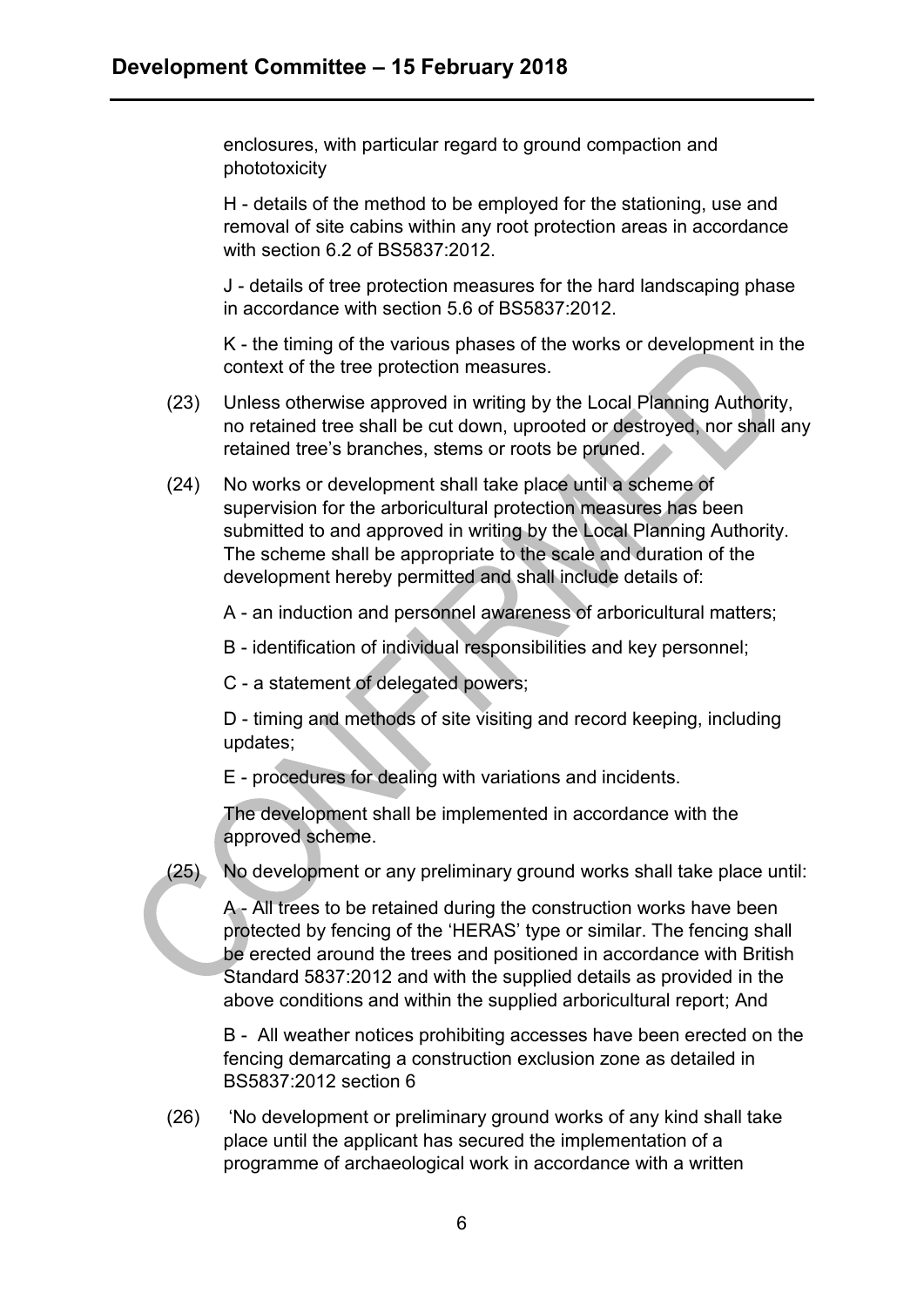scheme of investigation which has been submitted by the applicant and approved by the local planning authority'. The work will comprise archaeological evaluation by trial trenching, which may be followed by open area excavation if significant features are found. A professional archaeological contracting team should undertake any archaeological work.

An archaeological brief outlining the methods of investigation can be issued from this office (on request) and there would be a cost implication for the developer.

- (27) Prior to the commencement of development the off site car parking provision secured by planning permission 16/01105/FUL shall be fully operational and available for use.
- (28) Prior to the commencement of development details of the proposed acoustic fencing including the extent and the design of the fencing shall be submitted to and approved in writing by the Local Planning Authority.
- (29) The development shall be undertaken in full compliance with the details agreed:
- (30) The development shall be designed such that ground floor levels are above any predicted flood levels for the site and shall incorporate flood resilient measures / proofing.
- (31) All highway related works including the construction of pedestrian footways and vehicular carriageways shall be fully complete prior to the occupation of the development.
- (32) Prior to the commencement of development a construction management plan shall be submitted to and approved in writing by the Local Planning Authority. This plan shall include details of fuel storage on site including the means of safeguarding against spillages of fuel and mitigation in place in the event of any escape of fuel, oil or any other potential source of contamination to air, land or water during the duration of development. This Construction Management Plan will highlight details of all other potential hazards and risk during the duration of development including dust and particulate matter, noise, vibration and smells and methods deployed to minimise the impacts and mitigate the risks.
- (33) The development shall be undertaken in strict accordance with the details of the approved construction management plan.
- (34) The hours of construction / operation on site including any deliveries or transfer of materials to or from the site shall be restricted to the hours of 7.30 am to 7.30 pm (Monday to Friday) and between the hours of 8.30 am and 7.30 pm on Saturday and Sundays).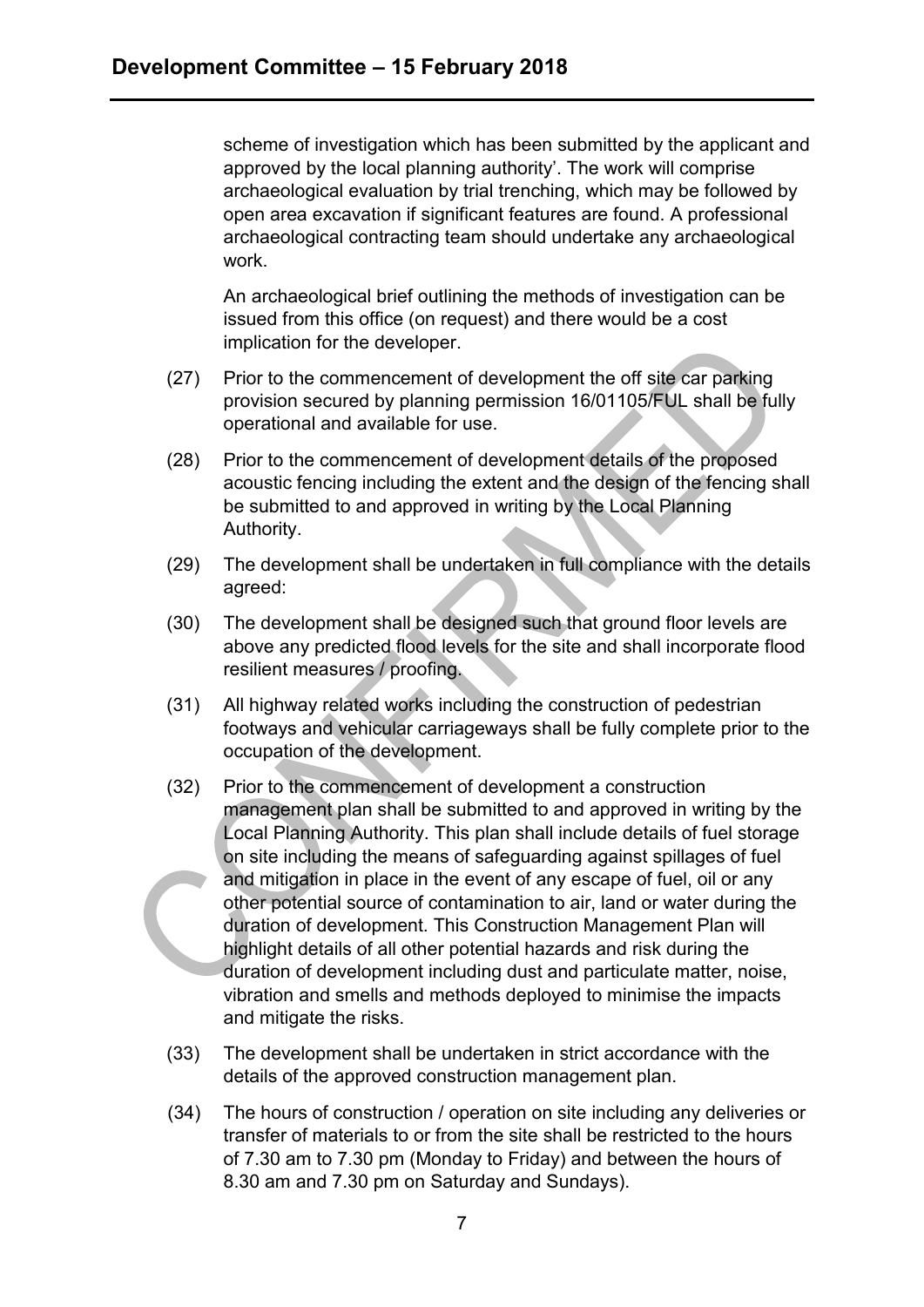- (35) No works shall take place until a detailed surface water drainage scheme for the site, based on sustainable drainage principles and an assessment of the hydrological and hydro geological context of the development, has been submitted to and approved in writing by the local planning authority. The scheme should include but not be limited to:
	- Limiting discharge rates to the 1 in 1 greenfield rate or at least 50% betterment f existing brownfield rates for all storm events up to an including the 1 in 100 year rate plus 40% allowance for climate change.
	- Provide sufficient storage to ensure no off site flooding as a result of the development during all storm events up to and including the 1 in 100 year plus 40% climate change event.
	- Provide consideration of the critical drainage area partially located within the site.
	- Final modelling and calculations for all areas of the drainage system.
	- The appropriate level of treatment for all runoff leaving the site, in line with the CIRIA SuDS Manual C753.
	- Detailed engineering drawings of each component of the drainage scheme.
	- A final drainage plan which details exceedance and conveyance routes, FFL and ground levels, and location and sizing of any drainage features.
	- A written report summarising the final strategy and highlighting any minor changes to the approved strategy.

The scheme shall subsequently be implemented prior to occupation.

- (36) No works shall take place until a scheme to minimise the risk of off site flooding caused by surface water run off and ground water during construction works and prevent pollution has been submitted to, and approved in writing by, the local planning authority. The scheme shall subsequently be implemented as approved.
- (37) No works shall take place until a Maintenance Plan detailing the maintenance arrangements including who is responsible for different elements of the surface water drainage system and the maintenance activities/frequencies, has been submitted to and agreed, in writing, by the Local Planning Authority.

Should any part be maintainable by a maintenance company, details of long term funding arrangements should be provided.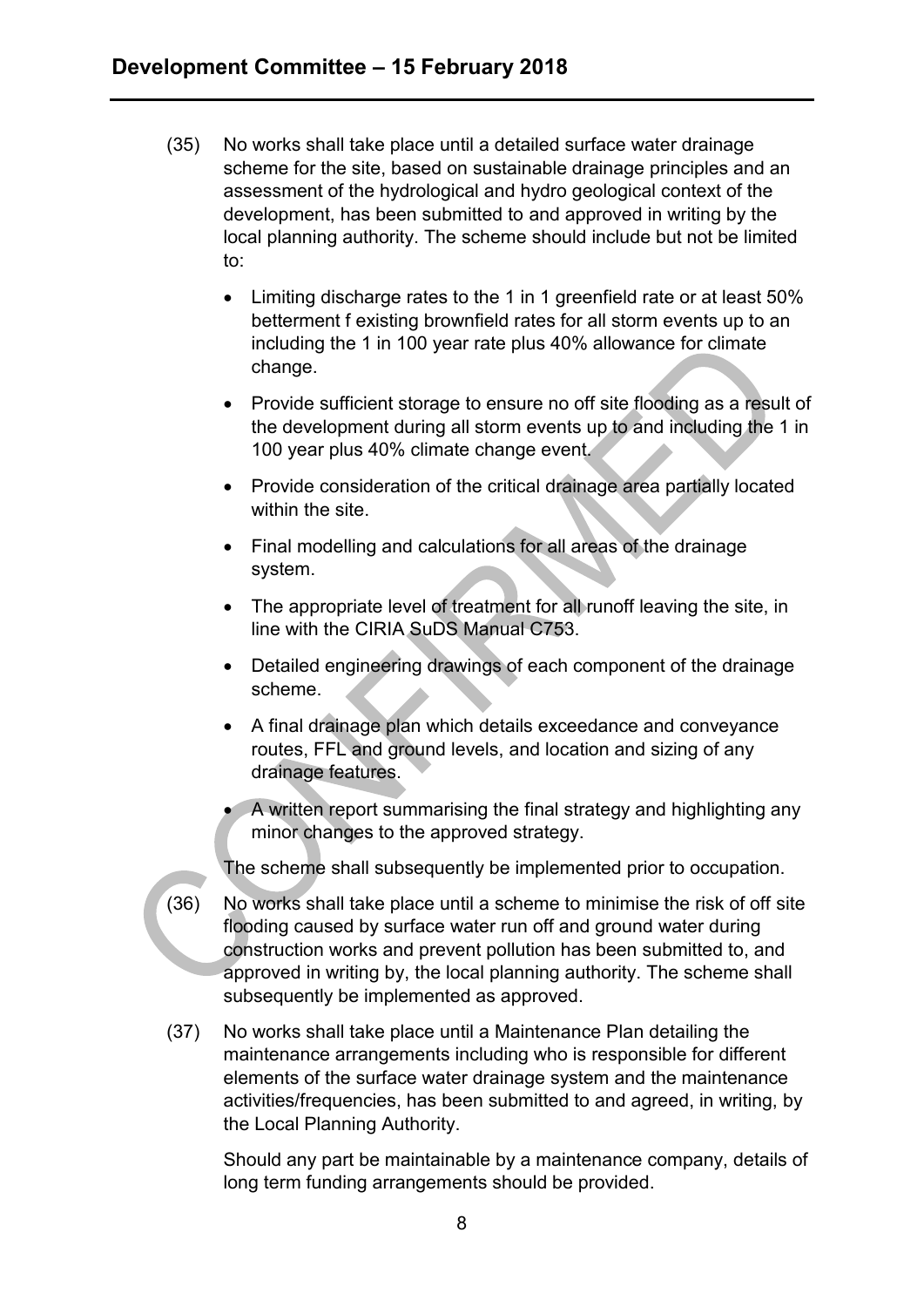- (38) The applicant or any successor in title must maintain yearly logs of maintenance which should be carried out in accordance with any approved Maintenance Plan. These must be available for inspection upon a request by the Local Planning Authority.
- (39) No unbound material shall be used in the surface treatment of the vehicular access within 6 metres of the highway boundary.
- (40) There shall be no discharge of surface water onto the Highway.
- (41) No development shall take place, including any ground works or demolition, until a Construction Method Statement has been submitted to, and approved in writing by, the local planning authority. The approved Statement shall be adhered to throughout the construction period. The Statement shall provide areas within the curtilage of the site for the purpose of:
	- i) the parking of vehicles of site operatives and visitors
	- ii) loading and unloading of plant and materials
	- iii) storage of plant and materials used in constructing the development
	- iv) wheel and underbody washing facilities
- (42) Any new boundary planting shall be planted a minimum of 1 metre back from the highway boundary and any visibility splay.
- (43) The parking shall be provided in accordance with the EPOA Parking Standards.
- (44) Prior to occupation of the proposed development, the Developer shall be responsible for the provision and implementation of a Residential Travel Information Pack per dwelling, for sustainable transport, approved by Essex County Council, to include six one day travel vouchers for use with the relevant local public transport operator.
- (45) Prior to occupation of development, the eastern junction on London Road shall be closed off and reinstated with full height kerb and include the provision of a 2m wide footway along the entire site frontage from the existing facility at Gunn Close to the site access junction with associated dropped kerb crossing.

#### **Informatives**

 All work within or affecting the highway is to be laid out and constructed by prior arrangement with, and to the requirements and satisfaction of, the Highway Authority, details to be agreed before the commencement of works.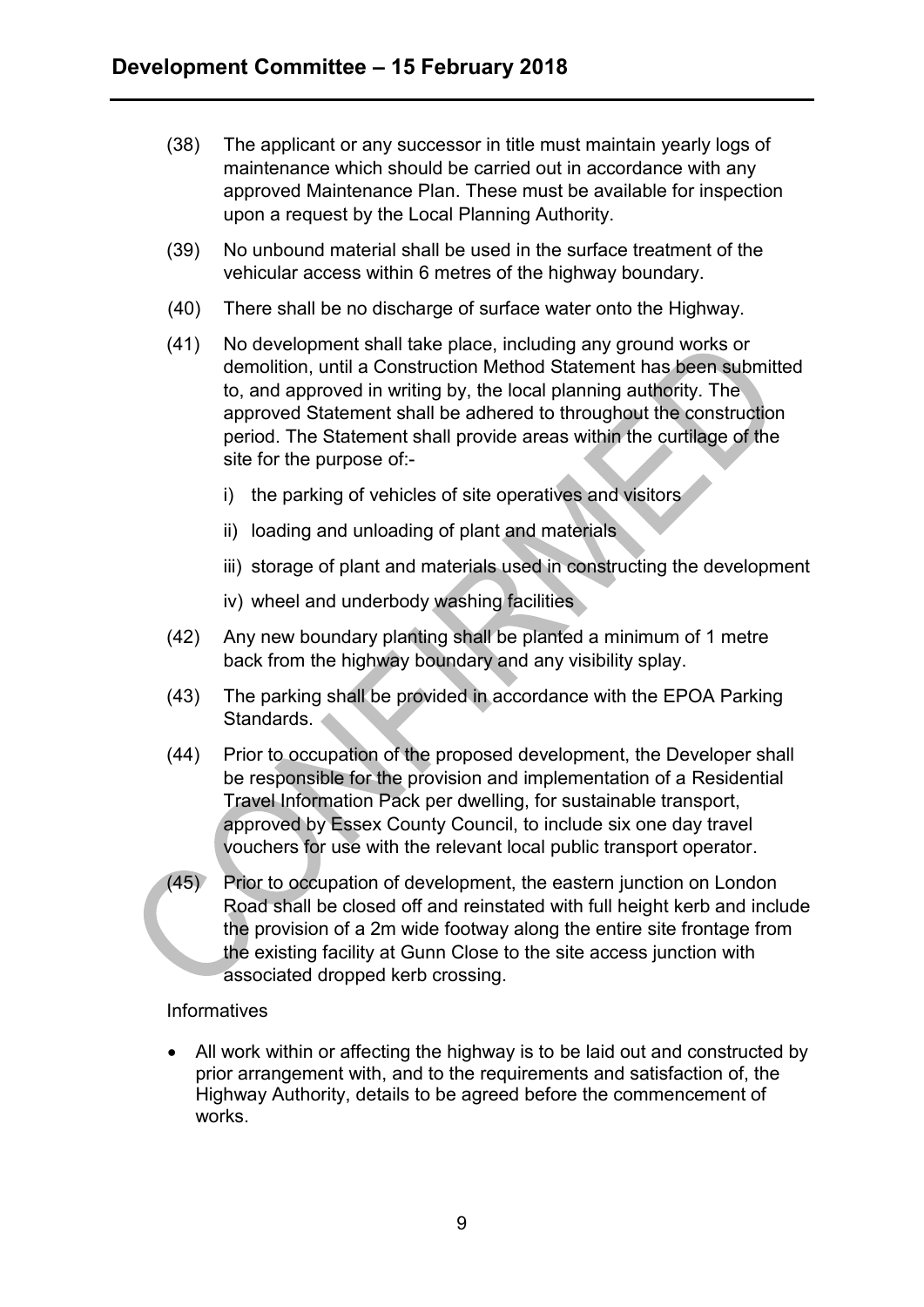The applicants should be advised to contact the Development Management Team by email at [development.management@essexhighways.org](mailto:development.management@essexhighways.org) or by post to:

SMO2 - Essex Highways, Springfield Highways Depot, Colchester Road, Chelmsford, CM2 5PU

- The Highway Authority cannot accept any liability for costs associated with the developer's improvements. This includes design check safety audits, site supervision, commuted sums for maintenance and any potential claims under Part 1 and Part 2 of the Land Compensation Act 1973. To protect the Highway Authority against such compensation claims a cash deposit or bond may be required.
- Any tree planting proposed within the highway must be agreed with the Highway Authority. Trees must be sited clear of all underground services and visibility splays and must be sympathetic to the street lighting scheme. All proposed tree planting must be supported by a commuted sum to cover the cost of future maintenance, to be agreed with the Highway Authority.
- The above is required to ensure the proposal complies with the County Council's Highways and Transportation Development Control Policies, as originally contained in Appendix G of the Local Transport Plan 2006/2011 and refreshed by Cabinet Member Decision dated 19 October 2007.
- The requirements above should be imposed by way of negative planning condition or planning obligation as appropriate.
- Prior to any works taking place in the public highway the developer shall enter into the appropriate legal agreement with the Highway authority under the Highways Act 1980 to regulate the construction of the highway works.
- Prior to occupation, the development shall be served by a system of operational street lighting which shall thereafter be maintained in good repair.
- In all cases where spoil is unavoidably brought out onto the highway, the applicant / developer must be reminded of their responsibility to promptly remove such spoil at their own expense and to the satisfaction of the Highway Authority.
- Full details of SUDS should be provided and agreed. (ADP&RS)

(Note: Cllrs Mrs C M Mason, J R F Mason, J E Newport, C M Stanley and S A Wilson wished it to be recorded that they had voted against the above decision.)